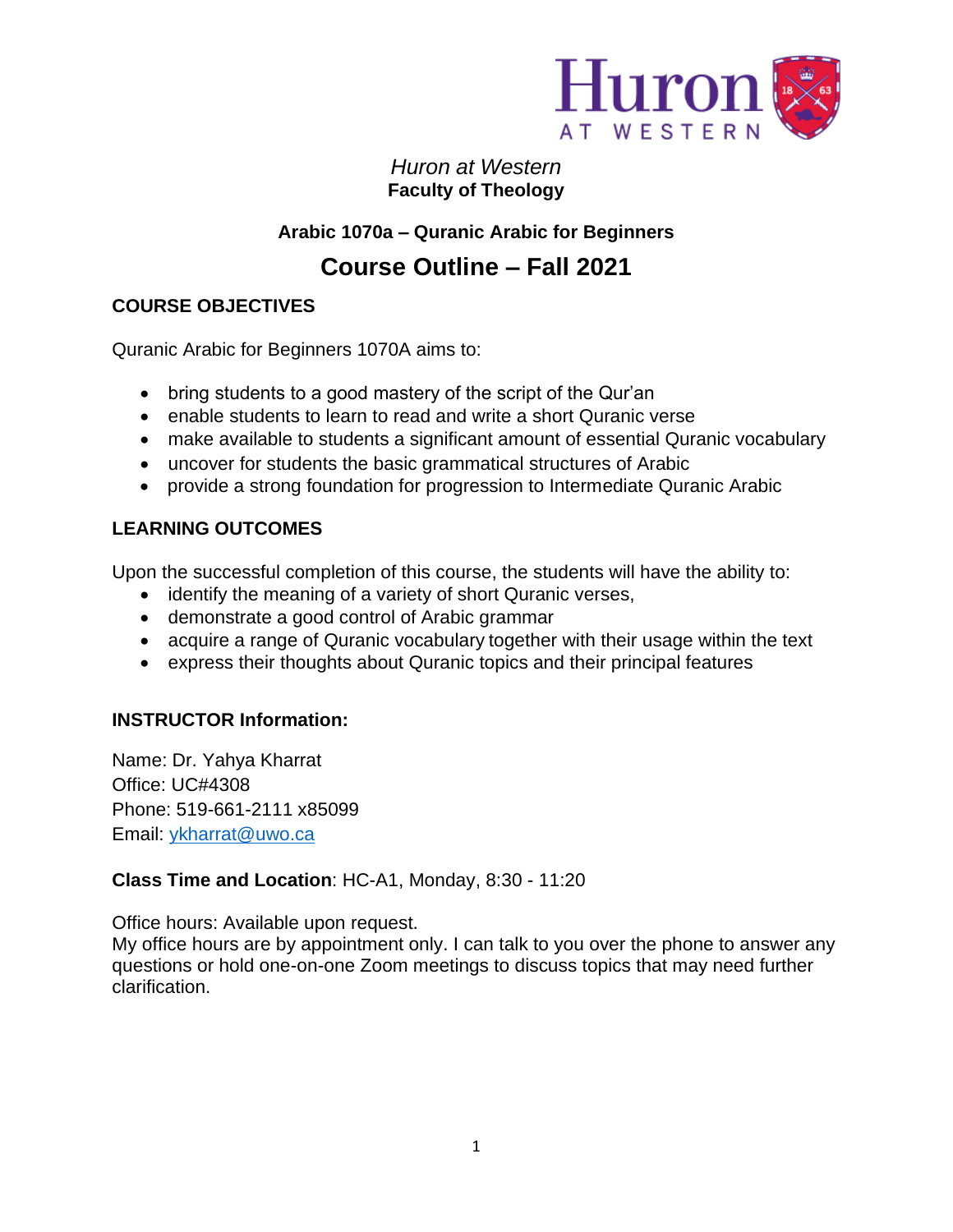

#### **Prerequisites:**

This course is intended for students with no previous knowledge of Arabic. Students who have some little Arabic background have to take the Arabic Placement Test administered by the instructor to determine their eligibility for this class.

#### **Textbook:**

- 1. **Required Text:**
	- Yahya Kharrat*, Introductory Arabic and its Application to Qur'anic Texts*; First Edition, 2021.
- 2. **Recommended Text:**
	- Dictionary of Modern Written Arabic, Hans Wehr

## **STUDENT EVALUATION:**

| Test             | 20% |
|------------------|-----|
| Presentation     | 10% |
| Assignment       | 10% |
| <b>Dictation</b> | 10% |
| Engagement       | 10% |
| Vocab Quiz       | 10% |
| Final Exam       | 30% |

## **Notes about Evaluation**

**Test**: There will be two tests in this course. They will focus on the most recent material covered. Each test is worth 10% of your final grade.

**Presentation**: Throughout the course, every student will meet with the professor to deliver a presentation on a selected Quranic text already covered in class. The presentation is worth 10% of your final grade.

**Assignment**: There will be one major assignment during the term. Completion of the assignment requires to apply the grammar rules studied in class. The assignment is worth 10% of the final grade.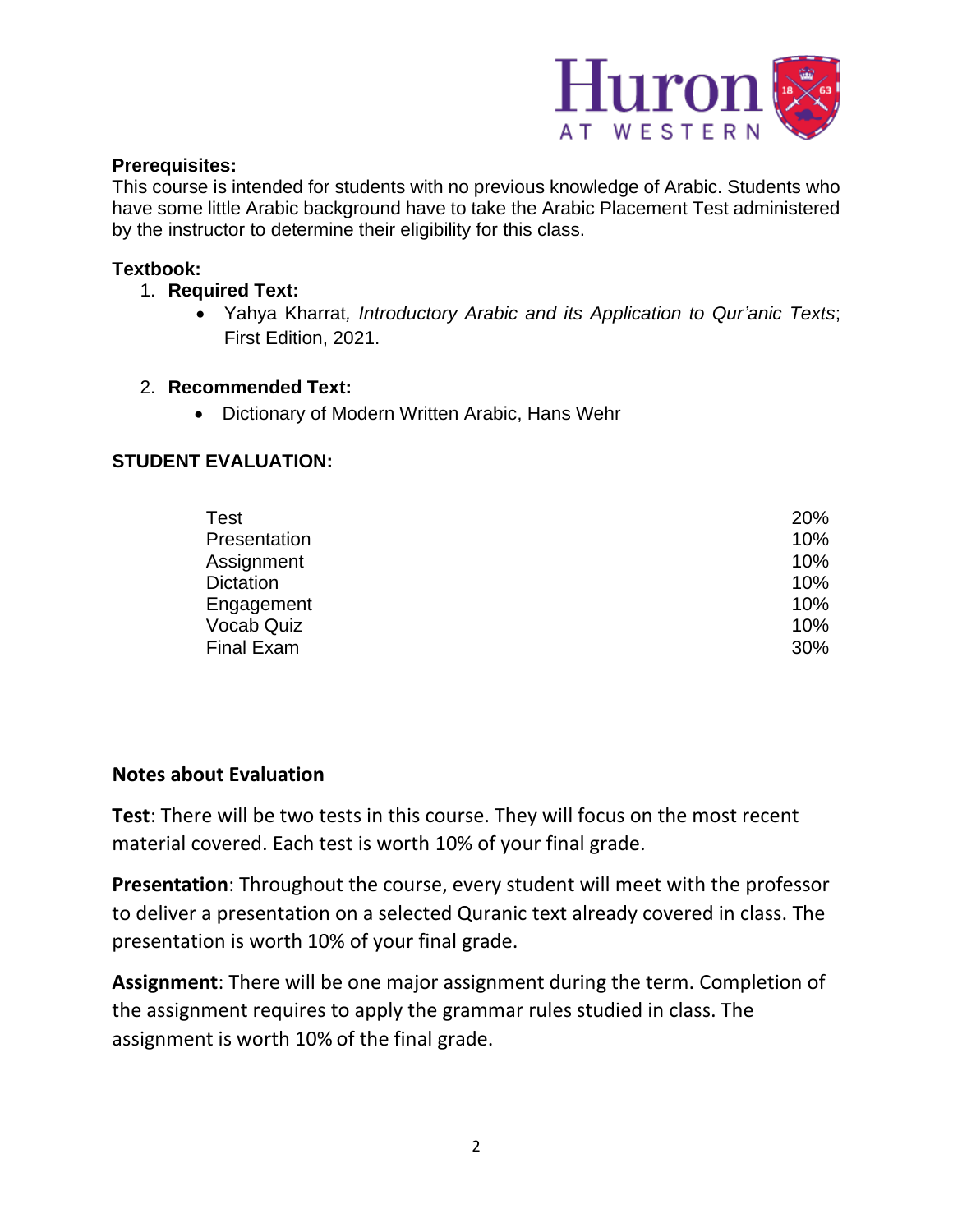

**Dictations:** There will be two dictations during the term. The dictations will be from certain Quranic texts. Each dictation is worth 5% of the final grade.

**Engagement:** Students are required to participate actively during the lecture. They must engage with their professor during class discussions (see policies and procedures below). Engagement is worth 10% of the final grade.

**Vocabulary quiz:** In each lecture, new vocabulary words based on the Quranic text covered in class will be presented to students and it is the students' responsibility to memorize them. There will be two vocabulary quizzes administered by the instructor. Each vocab quiz is wroth 5% of the final grade. This is worth 10% of the final grade

**Final Exam:** There will be one cumulative final exam that will cover the entire textbook. This is worth 30% of the final grade.

# **Notes about the Course**

Please be aware of the following university regulation: Because attendance is so important in language courses, any student who, in the opinion of the course instructor, is absent too frequently from class, will be reported to the Dean (after due warning has been given). With the permission of the Dean, the student will be debarred from taking the regular examination in the course (Please read the following link carefully:

[http://www.westerncalendar.uwo.ca/PolicyPages.cfm?PolicyCategoryID=1&command=s](http://www.westerncalendar.uwo.ca/PolicyPages.cfm?PolicyCategoryID=1&command=showCategory&SelectedCalendar=Live&ArchiveID=) [howCategory&SelectedCalendar=Live&ArchiveID=](http://www.westerncalendar.uwo.ca/PolicyPages.cfm?PolicyCategoryID=1&command=showCategory&SelectedCalendar=Live&ArchiveID=)

## **Tentative Schedule**

| <b>Month</b><br><b>Notes</b><br>Topic<br>Day |  |  |  |  |
|----------------------------------------------|--|--|--|--|
|----------------------------------------------|--|--|--|--|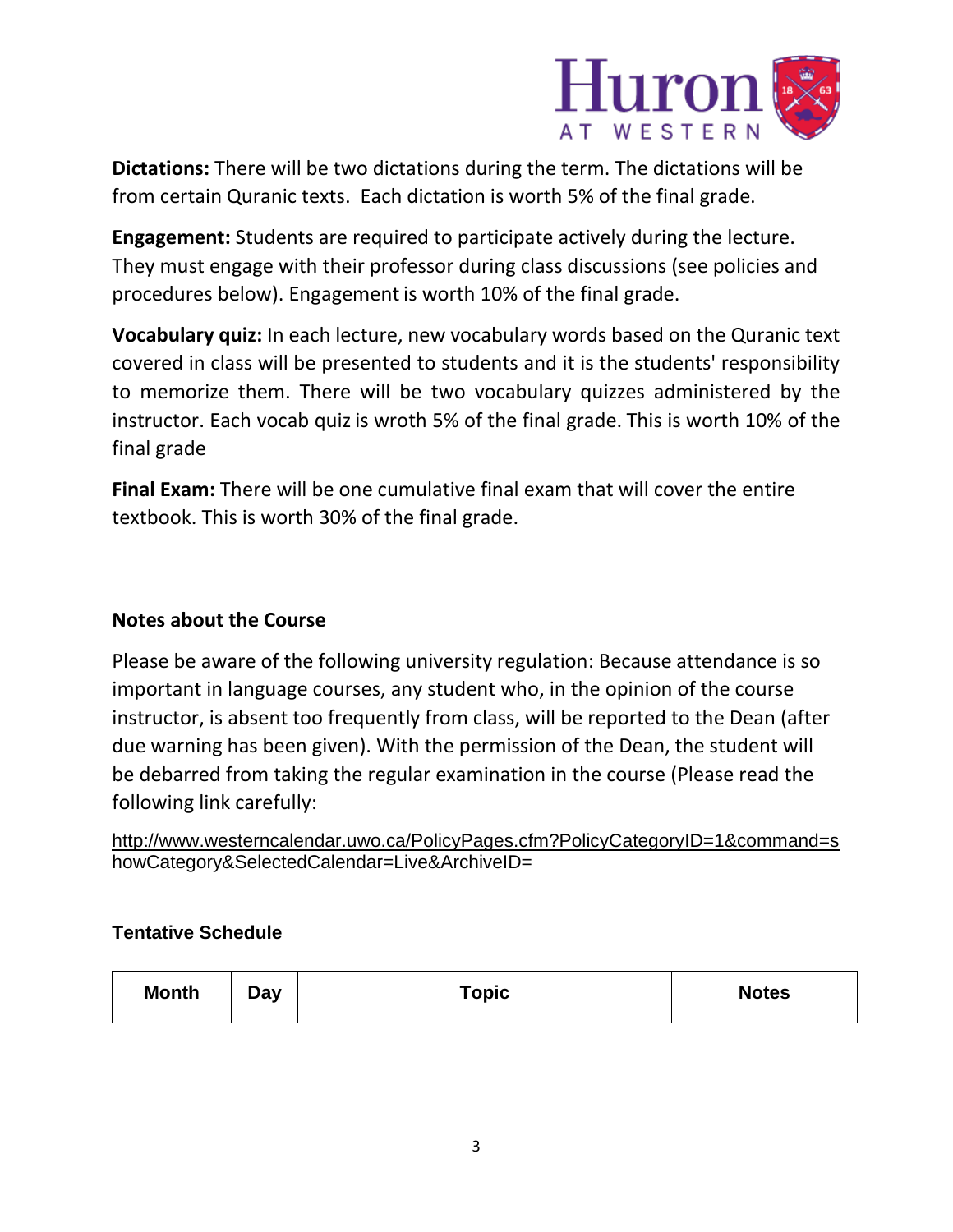

|                   | 13             | Introduction to the course<br>Unit $#1$ :    |                |
|-------------------|----------------|----------------------------------------------|----------------|
| September<br>2021 | 20             | Unit #2                                      |                |
|                   | 27             | Unit #3:                                     |                |
|                   | $\overline{4}$ | Surat Al-Fatiha, Qur'anic text#1             |                |
|                   | 11             | <b>Thanksgiving Holiday</b>                  |                |
| October           | 18             | Surat Al-Hujurat, Qur'anic text#2<br>Test #1 | Test#1         |
|                   | 25             | Surat Al-A'la, Qur'anic text#3               | Dictation #1   |
|                   | $\mathbf 1$    | Fall Reading Week (Nov. 1-7)                 |                |
| November          | 8              | Surat Al-'Alaq, Qur'anic text#4              | Vocab. Quiz #1 |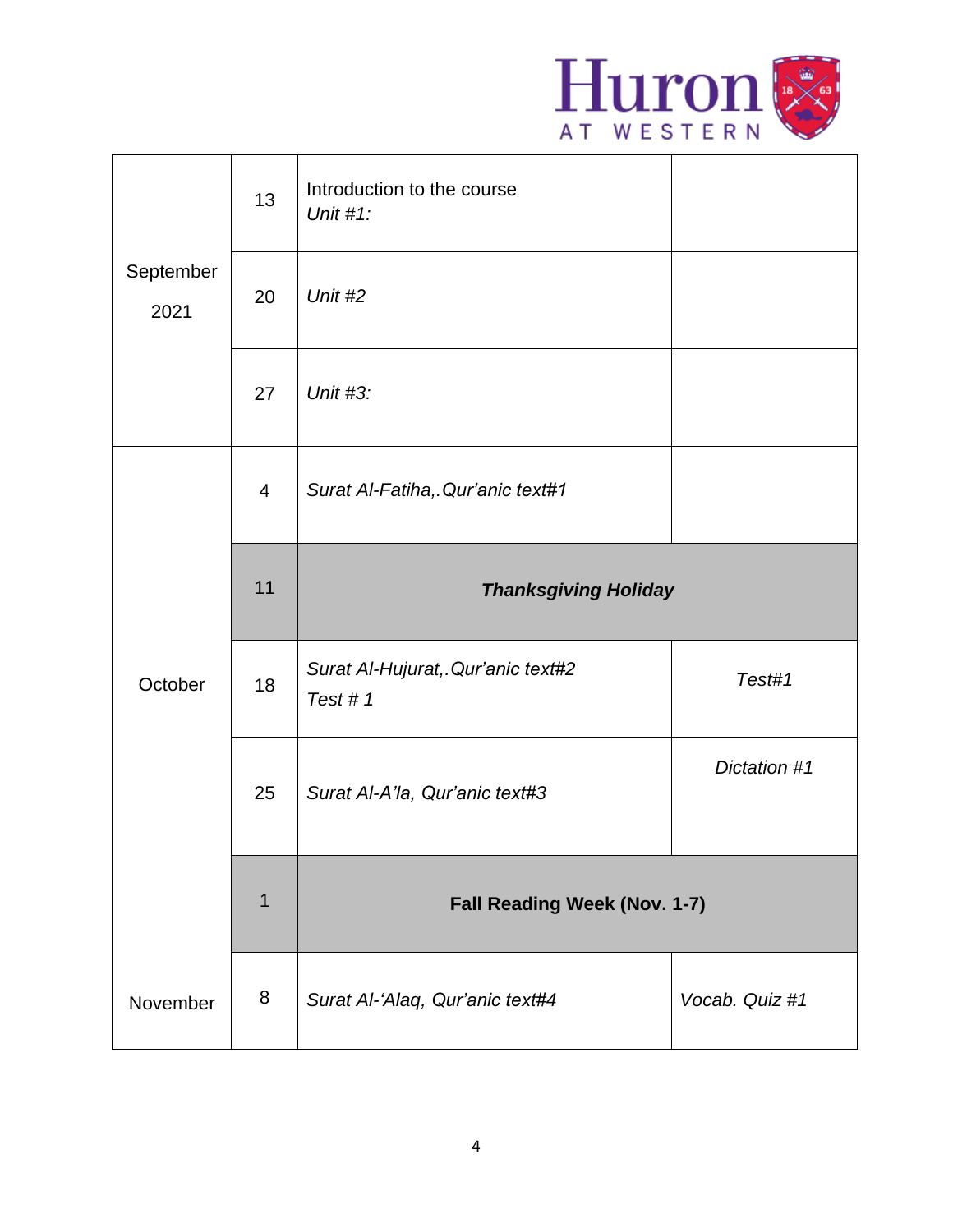

|          | 15 | Surat Al-A'ser, Qur'anic text#5 | Dictation #2   |
|----------|----|---------------------------------|----------------|
|          | 22 | Surat Al-Fil, Qur'anic text#6   | Test #2        |
|          | 29 | Al-Ikhlas, Qur'anic text#7      | Vocab. Quiz #2 |
| December | 6  | <b>Review for Final Exam</b>    | Assignment due |

# **POLICIES AND PROCEDURES**

Students are expected to attend class on ZOOM regularly. Active engagement in class is essential to this course. Grades are not given for mere attendance but for your participation, your contribution to the class, and for showing progress. All absences will affect the engagement grade.

Students must be ready and connected to zoom before the class starts and stay until the end of the class. Arriving late can disrupt the class, as well as leaving early. If a student arrives late or leaves early three times, that will be counted as an absence.

Please be aware of the following university regulation: Because attendance is so important in language courses, any student who, in the opinion of the course instructor, is absent too frequently from class, will be reported to the Dean (after due warning has been given). With the permission of the Dean, the student will be debarred from taking the regular examination in the course (Please read the following link carefully: